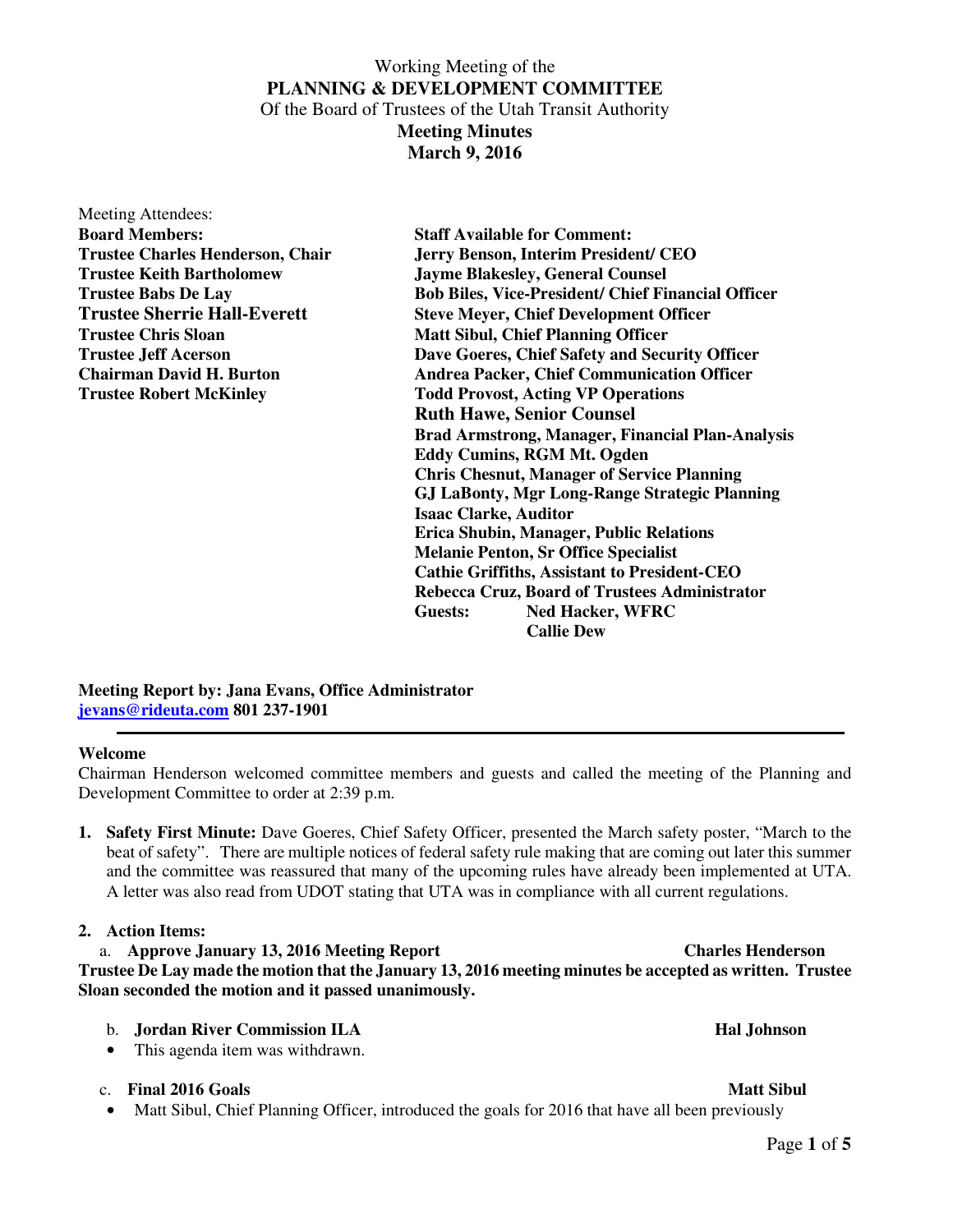# Working Meeting of the **PLANNING & DEVELOPMENT COMMITTEE**  Of the Board of Trustees of the Utah Transit Authority **Meeting Minutes March 9, 2016**

approved with the exception of the IPR. This goal has taken a little longer for the figures to come in to calculate the investment per rider.

- The UTA development of this measure was briefly described, as well as the \$4.19 cent goal figure that has been arrived at for 2016.
- Trustee De Lay asked about the ridership goal as it pertains to the current low gas prices. Mr. Sibul explained the several factors that go into the ridership goal such as new service, gas prices, weather, the economy, etc., which gave staff a growth factor of 1.5 percent with other factors bumping it up to 2.25 percent and then the Board asking UTA to stretch to meet a 2.5 percent growth for the year.
- Trustee Bartholomew described the IPR as a measure of efficiency and ridership numbers as a measure of effectiveness. He stressed that UTA wants to be an effective organization but also an efficient organization.
- Mr. Sibul stated that next month he plans on going into more detail on the results of the 2015 goals.
- Trustee De Lay asked staff to provide a report on the IPR over the past few years. Mr. Sibul gave the IPR growth over the past five years at 3% with this year's growth projected at 4%.
- Jerry Benson, Interim CEO, gave a little more information on how staff uses the IPR to manage operations to the Board budget throughout the year. In general adding light rail brings the IPR down, while bus and commuter rail service will drive the IPR up. There are times that staff adds service that they know won't help the IPR, but will provide better connectivity or service extensions, for instance evening or Sunday, for our customers.
- Trustee Bartholomew suggested that there are measures of accessibility that WFRC uses that could capture some of the shoulder service that UTA is providing.
- Mr. Sibul reminded board members that IPR does encourage staff to be as efficient as possible.

# **Trustee De Lay made the motion to take the IPR of \$4.19 the Executive Committee for approval. Trustee Bartholomew seconded the motion and it passed unanimously.**

Trustee De Lay had a question about the proposed Strategic Goal for 2020. She wondered which air quality groups UTA was planning working with for this goal. Mr. Sibul agreed that there are several including the Clean Air Action Team, and Breathe Utah as well as the WFRC has a quarterly air quality meeting in which UTA participates.

# **3. Information Items:**

# a. **Review of January Goal Dashboard Steve Meyer 3 Access 1988** Steve Meyer **Steve Meyer Steve Meyer**

- The dashboard is described as the goals specifically dealt with by the Planning and Development Committee. There are two goals in 2016 that fit in this category.
- Strategic Goal #1 TOD: Completion of Two Station Area Plans in Coordination with the Metropolitan Planning Organization. This goal is green with UTA staff organized and meeting regularly to identify potential station areas and funding.
- The second goal is Strategic Goal #3 Improve First/ Last Mile Access to UTA's System: Complete Three Projects Identified in UTA's First/Last Mile Study. The study Phase II work is well underway, with a draft of the final work expected in mid-March. This will be the basis for a 2016 UTA TIGER grant application.
- Both dashboard items are green.

# b. **Proposition One Service and Outreach Plan Eddy Cumins/Chris Chesnut**

• Eddy Cumins, RGM of Mt. Ogden, described the community involvement and outreach that has occurred in developing the service strategies that are scheduled to be implemented in August 2016.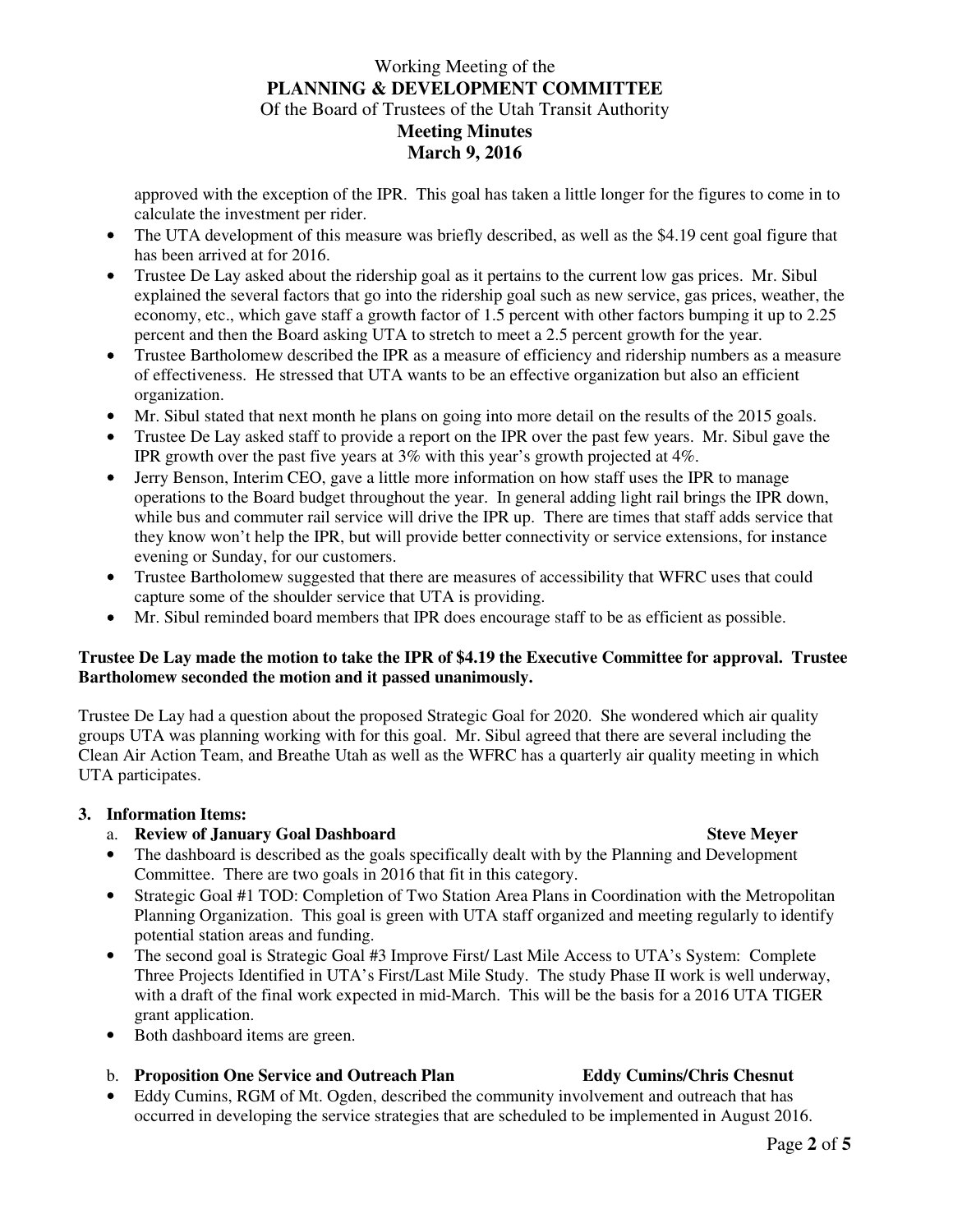# Working Meeting of the **PLANNING & DEVELOPMENT COMMITTEE**  Of the Board of Trustees of the Utah Transit Authority **Meeting Minutes March 9, 2016**

- The public indicated that they want more service and more frequent service in specific routes. They also expressed interest in trolley style buses for some routes, faster more direct service as well as, on demand service.
- Service strategies developed include immediate changes that could be made, short term, and long term changes that require bus purchases.
- Wayfinding improvements were also requested.
- The Proposition 1 service improvements of a 38% annual increase in service was described along with the service oriented investments including 18 new buses, to implement.
- A map showing the areas of improvement was shown as well as the three year implementation plan.
- While additional buses are required to improve weekday service, which takes time, there are things that can be done in 2016 without new buses. Things that can be done in 2016 using existing equipment include improved bus stop amenities and increasing span of service and weekend service.
- A graph showing proposition 1 funds distribution over the next three years was shown and discussed.
- This is all preliminary and will be veted through public hearings and visiting with elected officials before implementation.
- While UTA has gotten input from stakeholders on what service they would like to see, they want more service than can be provided, so next steps include prioritizing the requests.
- A draft dashboard for Proposition 1 Progress was shown. The idea is to populate the dashboard and get it out to the public, elected officials, and the board once a month.
- Next steps include several public open houses scheduled in the next several weeks, as well as visiting with the COGs and other elected officials.
- Mr. Benson, stressed that UTA is interested in supporting the bike share program region wide, but has not budgeted to run a bike share program.
- Trustees also suggested that the counties that did not pass prop 1 need to see the dashboard as well to see what kinds of service changes can be provided with funding.
- Trustee questions were answered on shelters and amenities and how it is decided what types of amenities get put where.
- Trustee Bartholomew told the committee that a University of Utah student is working with Jake Splan, Planner, on identifying potential amenities.
- President Burton wanted to move the budget adjustment up from mid-year.
- Chris Chesnut, Manager of Service Planning, presented the Prop 1 outreach for Tooele County. Through public outreach, some Tooele County community priorities have been developed. Those priorities include immediate, short term, and long term strategies.
- Priorities include mid-da service connections with Salt Lake, increasing span of service on local routes, pedestrian and bike connections to transit, and Transit 101 – education on how transit works in Tooele.
- A three year proposed timeframe for Tooele County was shown including improved bus stops, improved span of service for weekday routes, demand response service, and Transit 101 – community education on transit use in Tooele County.
- The proposed funds distribution over the next three years was shown for Tooele County.
- Trustee Sloan stressed that the reason the education budget is so high in the early years is that so much of the customer base in Tooele just does not understand the service that is provided and how it may be used.
- The service enhancements will result in an 83% increase in overall service.
- A map showing the proposed improvements was shown and discussed.
- Next steps are scheduling open houses to talk with the public about new service and further analysis of expanding service.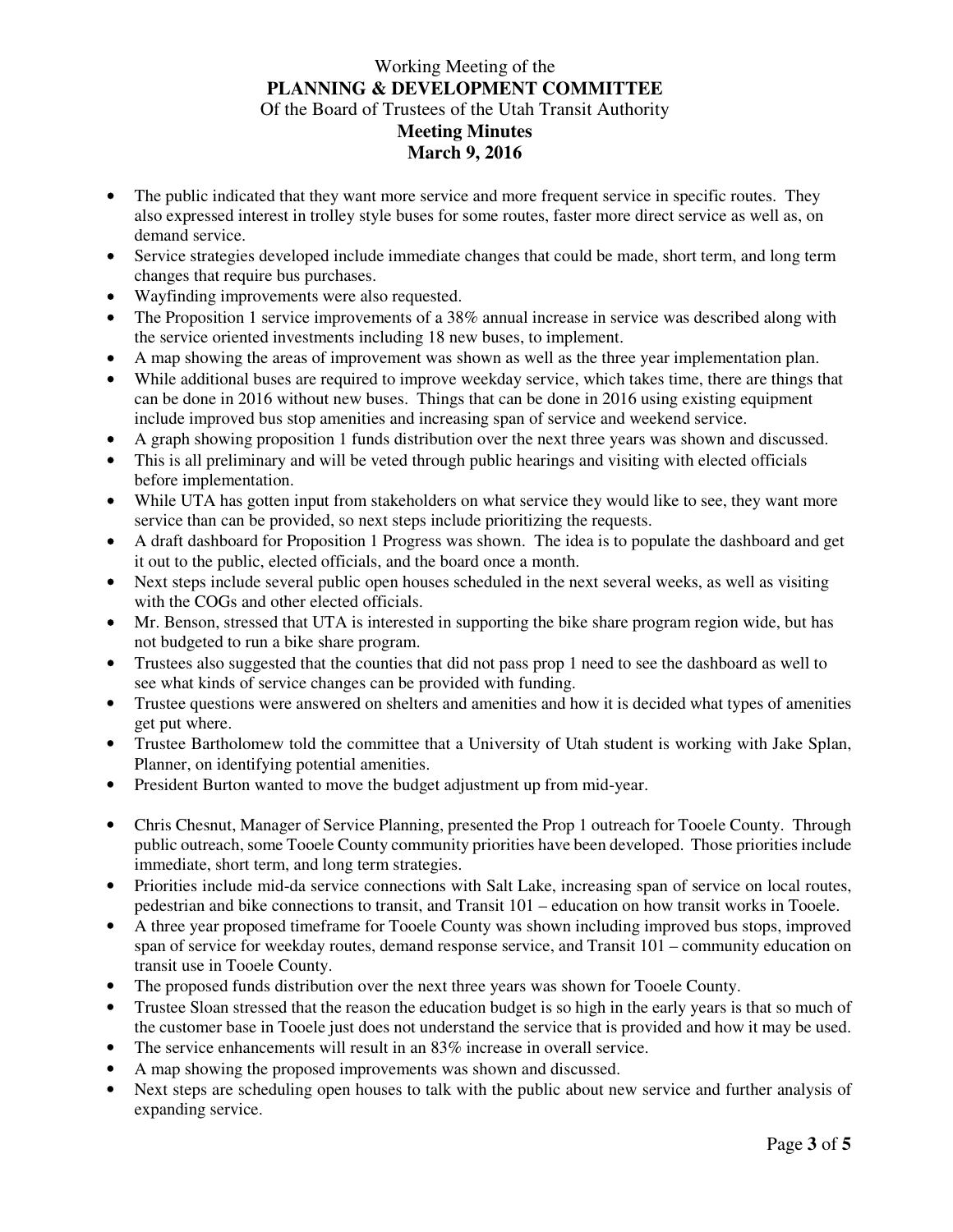# Working Meeting of the **PLANNING & DEVELOPMENT COMMITTEE**  Of the Board of Trustees of the Utah Transit Authority **Meeting Minutes March 9, 2016**

• In answer to a Trustee question, Andrea Packer, Chief Communication Officer, described the regular onboard surveys taken by UTA staff.

# c. **Legislative Update Jerry Benson/ Matt Sibul/ Michelle Larsen**

• A quick update from earlier committee meetings: HB209 has passed the senate and moved to the house. This bill keeps the assignment of Salt Lake County UTA Trustee at the county mayor level.

### d. **TOD Program Review Steve Meyer/ Paul Drake**

- Paul Drake, TOD Manager, presented the Transit Oriented Development review.
- The Board has requested that staff reexamine TOD policies and procedures and revisit UTA goals as far as TOD is concerned.
- Mr. Benson described Transit Oriented Development as a relatively new effort on UTA's behalf, based on some fairly recent legislation that allows UTA development. He also described the objectives that include not just UTA but all of the communities and stakeholders in the region.
- An outline of the proposed board work plan schedule for 2016, including TOD 101 in June, was shown and discussed.
- The March Board meeting will be held at the soon to be opened TOD at Sandy and board members may take a tour of the apartments and office building.
- **e. Liaison, Conference and External Committee Reports Charles Henderson/ Jerry Benson**
- Chairman Henderson shared that he has participated through Salt Lake County as a member of the executive board with Healthy Communities and many good things are happening.

# **4. Closed Session Items: No Closed Session this month.**

- **a.** Strategy Session to Discuss On-going and/or Potential Litigation and any other attorney/ client privileged communication.
- **b.** Strategy Session to Discuss Purchase, Exchange or Lease of Real Property when Public Discussion would Prevent the Public Body from Completing the Transaction on the Best Possible Terms.

# **5. Action Taken Regarding Matters Discussed in Closed Session**

# **6. Input for June Committee Meeting Agenda** Charles Henderson **Charles Henderson a.** Approval of March 9, 2016 Meeting Minutes **Charles Henderson Charles Henderson**

- a. Approval of March 9, 2016 Meeting Minutes
- b. Adding a car to FrontRunner Trains Assessment
- c. Provo / Orem BRT Update
- d.
- e.
- f. Liaison, Conference and External Committee Reports Charles Henderson

### **7. Update Handouts Charles Henderson**

- Provo Orem BRT Update
- WFRC Central Corridor Study